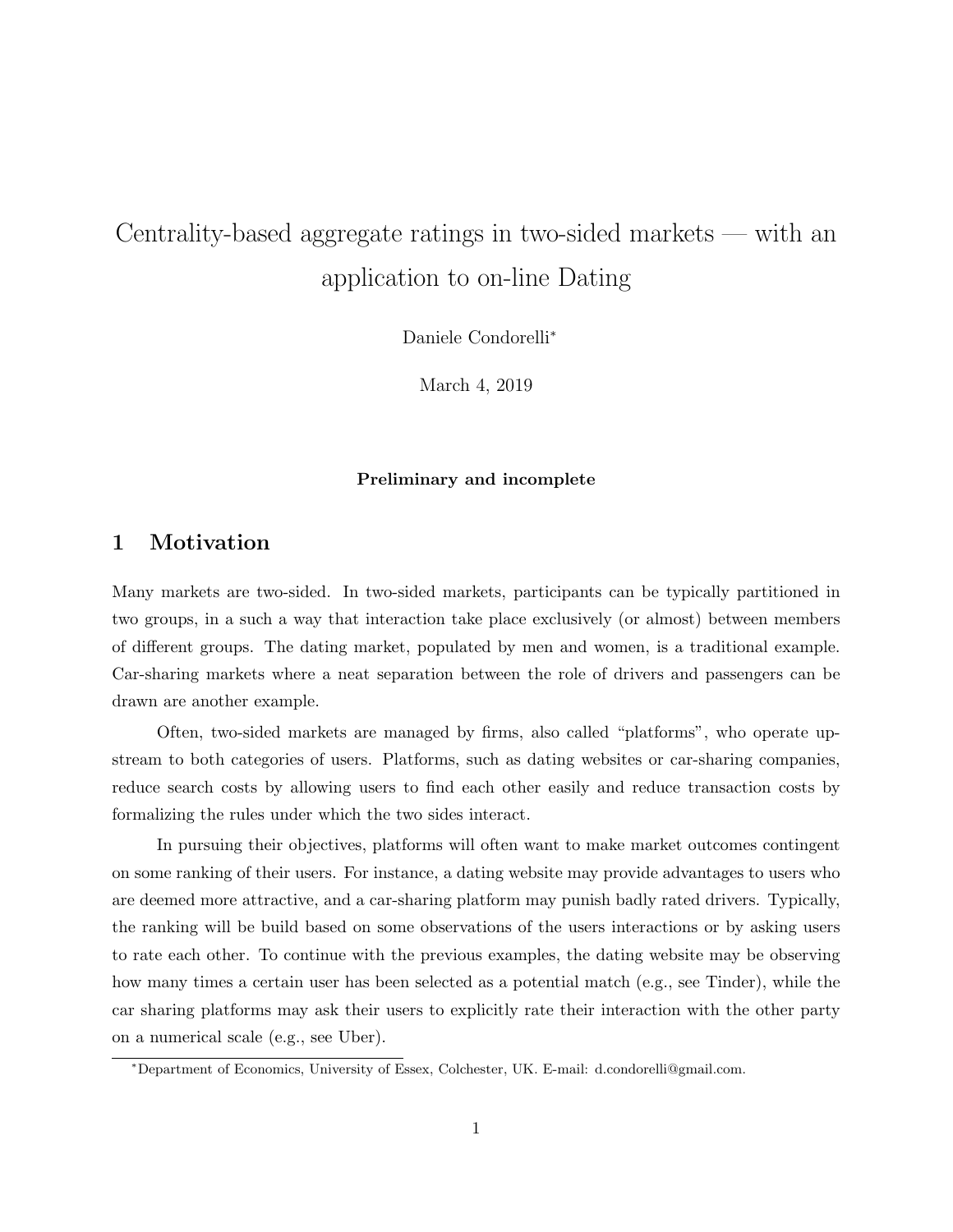Sometimes, platforms may wish to develop a ranking that assigns more weight to judgments of more highly-rated people. For example, it is conceivable that, in seeking to determine an overall attractiveness ranking of men and women, a dating application may want to give more weight to the judgment of more attractive users. Similarly, car-sharing platforms may wish to downplay bad reviews of drivers by passengers who have themselves a lot of bad reviews. Analogously, a bad review by a bad behaved driver could be given less weight than the review made by a virtuous one.

In this note, I put forward a system for ranking users in two-sided markets which accomplishes this goal. The system I propose determines a score based on eigenvector centrality, which is a widely adopted measure of influence in a graph. In particular, the score of a user on one side of the market is determined as a weighted average of the ratings received by users on the other side, where weights are determined by the scores of said users. And vice-versa.

Eigenvector centrality has been applied to ranking problems in one-sided markets. Palacio-Huerta and Volij (2004) use eigenvector centrality to obtain a ranking of academic journals based on the network of cross-citations. Page et al. (1998) describe a method for ranking web-pages based on the hyper-link network structure, which then formed the basis for the Google algorithm. In these two works, the network does not have a bipartite structure. An application of eigenvector centrality to bipartite graphs is discussed in Daugulis (2012). While the mathematics underlying the computation of eigenvector centrality is closely related, the author does not consider the case of independent ratings by the two sides, which is what is required by the applications I consider.

To illustrate the main ideas in this note, in the next section I develop the proposed method using as an example the problem of obtaining an attractiveness ranking of users in dating applications. The environment discussed is, intentionally, maintained as simple as possible. Further analysis is required to extend the ideas to more complex environments.

#### 2 Attractiveness ranking in dating platforms

Suppose there is a finite set of men,  $M$ , and women,  $W$ , participating to a dating platform. Next, assume that each woman has rated every man and, vice-versa, each man has rated every woman. Let  $M = (m_{i,j})$  be a matrix that represents the evaluation of women towards men. That is, for each man i and woman j, matrix element  $m_{i,j}$  contains the rating that  $j \in W$  assigns to man  $i \in \mathcal{M}$ . Equivalently, let  $W = (w_{j,i})$  represent the matrix of ratings of men toward women. We assume these matrices are both positive, hence  $m_{i,j} > 0$  and  $w_{j,i} > 0$  for each  $j \in \mathcal{W}$  and  $i \in \mathcal{M}$ .

As a first step, we normalize these two matrices. Let  $m_i = \sum_i m_{i,j}$  and  $w_i = \sum_j w_{j,i}$  be the sum of the ratings given by man i and woman j, respectively. Then, let  $D_M = diag(m_i)_{i \in \mathcal{M}}$  and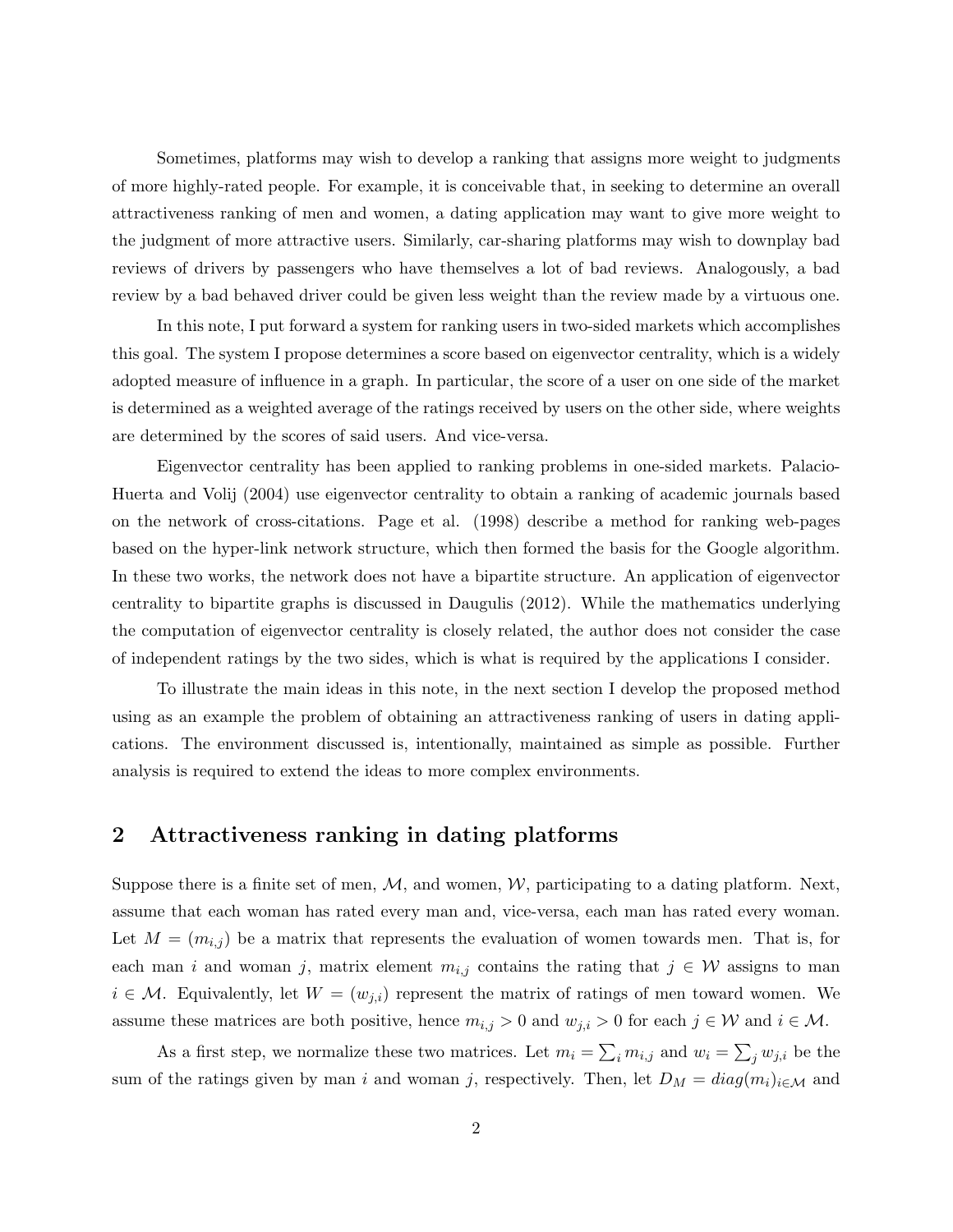$D_W = diag(w_i)_{i \in \mathcal{W}}$  indicate diagonal matrices where the main diagonal contains the sum of the ratings provided by each man and woman. We let  $\overline{M} = M D_M^{-1}$  and  $\overline{M} = W D_W^{-1}$  represent the normalized matrix of ratings. It is immediate to see that both  $\overline{M}$  and  $\overline{W}$  are stochastic matrices since, for both of them, the elements of each column (i.e., the ratings of any given user) sum to one.

We are looking for a numerical valuation for each man and for each woman such that the valuation of any man (woman) is the weighted average of the normalized ratings assigned to him by women (men), were weights are determined according to the valuations assigned to women (men). We let m represent the vector of valuations assigned to men and  $w$  the vector of valuations assigned to women. We are looking for positive  $m$  and  $w$  that solve the following system:

$$
m = \overline{M}w
$$

$$
w = \overline{W}m.
$$

Now, note that by substituting the unknown variable on the right-hand side of both equations, the above can be rewritten as

$$
m = \overline{M}\overline{W}m
$$

$$
w = \overline{W}\overline{M}w
$$

and observe that both  $\overline{MW}$  and  $\overline{WM}$  are column-stochastic as they are the product of two column stochastic matrices. Moreover, they are irreducible, as every element is strictly greater than zero.

We can then use Perron-Froebnius theorem to find solutions,  $m^*$  and  $w^*$  to the above equations. As it is well known, the eigenvectors  $m^*$  and  $w^*$  corresponding to the 1-eigenvalues of the two matrices  $\overline{MW}$  and  $\overline{WM}$  solve the two equations above. Note that the theorem also implies that both  $m^*$  and  $w^*$  are unique up to scaling.

Concluding, the vectors  $m^*$  and  $w^*$  correspond to our attractiveness indexes for men and woman. In particular, the higher the index, the more attractive is the dating application user according to our measure.

I now provide an example to illustrate the potential usefulness of the approach. Let's assume there are 3 women and 4 men and users rank each other from most attractive to least attractive. In particular, a men will attribute a rating of 3 to the most preferred woman, a rating of 2 to the